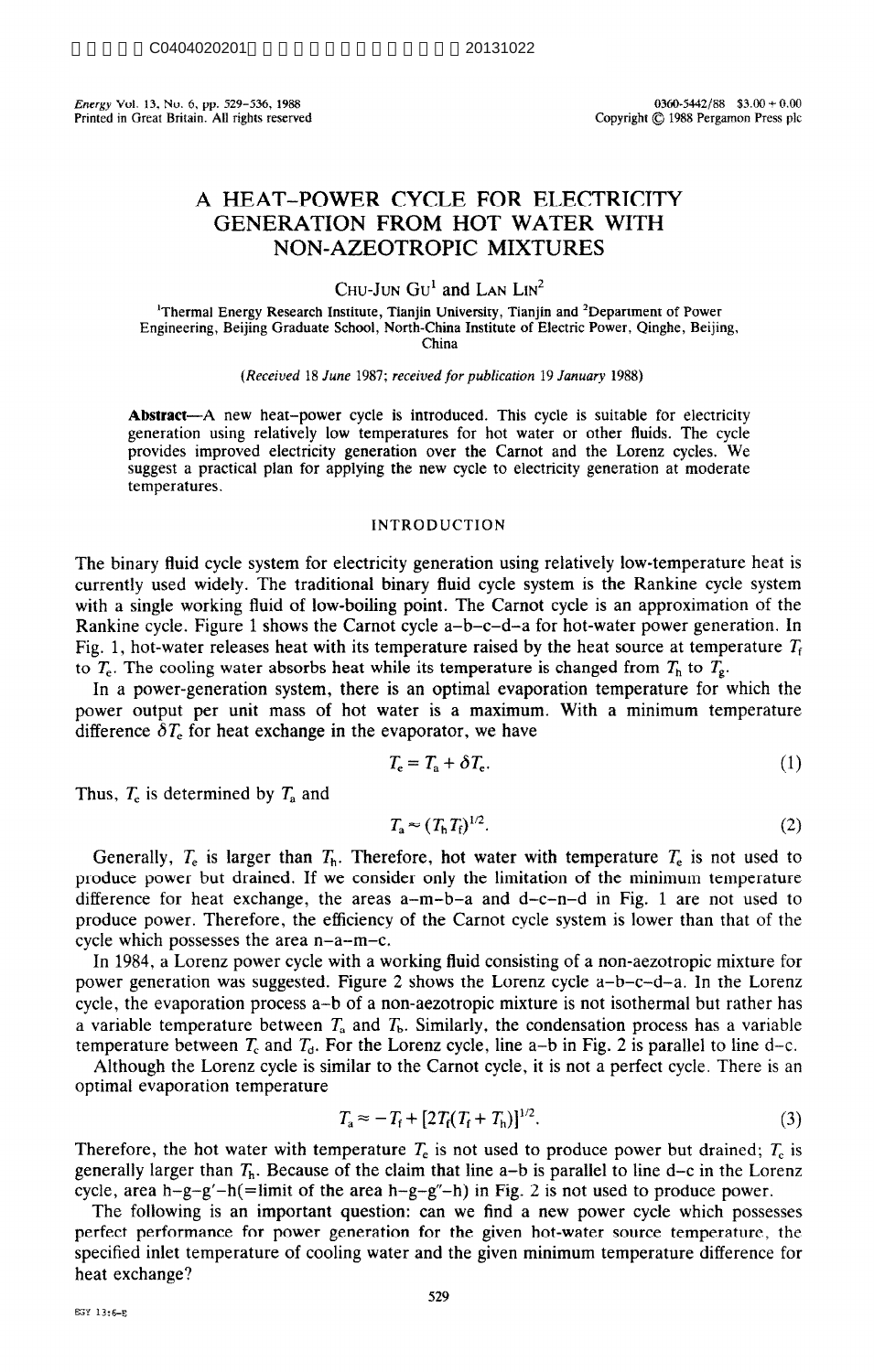

Fig. 1. The Carnot cycle in the  $T-S$  plane.

In 1986, Chu-Jun Gu suggested that a new heat-power cycle<sup>2</sup> yields improved performance for power generation, as compared with the Carnot and Lorenz cycles under the same operating conditions. This cycle will now be described.

## A NEW HEAT-POWER CYCLE

The new cycle is shown in Fig. 3. In the new cycle  $a-b-c-d-a$ , the line  $a-b$  represents the evaporation process with temperature increasing from  $T_a$  to  $T_b$ ; line c-d corresponds to condensation with the temperature decreasing from  $T_c$  to  $T_d$ ; line b-c represents isentropic expansion; and line d-a corresponds to isentropic compression.

Figure 4 shows a comparison of the Carnot and Lorenz cycles with the new cycle. For the given hot-water source temperature, the given inlet temperature for water condensation, and the given minimum temperature difference for heat exchange (which is determined by the optimal evaporation temperature), the work for the Carnot cycle is represented by area  $a' - b' - c - d' - a'$  in Fig. 4, while the work for the Lorenz cycle is represented by the area  $a''-b-c''-d''-a''$ . The work for the new cycle is represented by the area  $a-b-c-d-a$ . It is apparent that the power output per unit mass of hot-water for the new cycle is much greater than for either the Carnot or the Lorenz cycle.



Fig. 2. The Lorenz cycle in the  $T-S$  plane.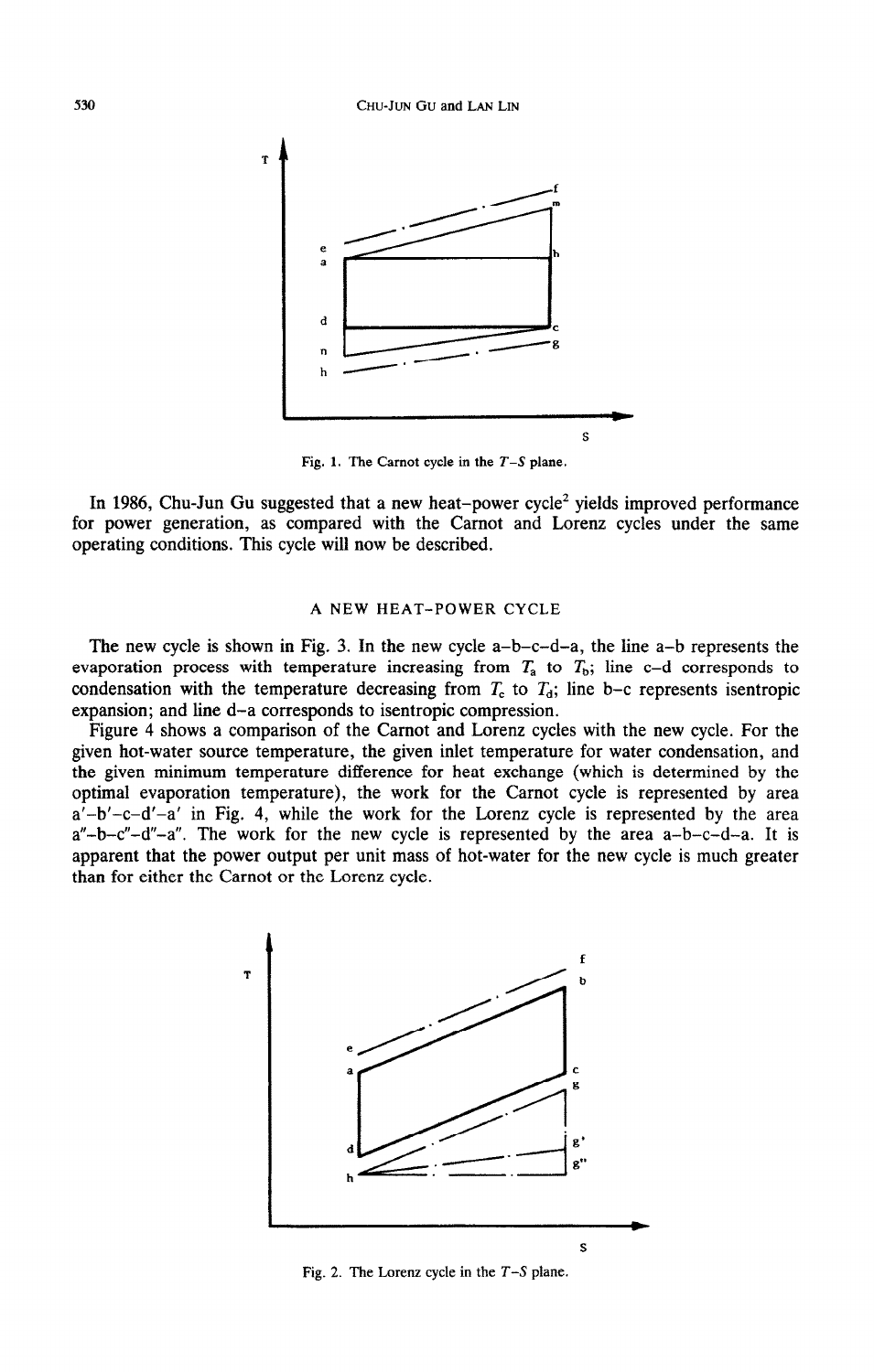

Fig. 3. The new cycle in the  $T-S$  plane.

When the temperature differences for heat exchange are the same everywhere in the heat exchanger, this heat exchanger has been matched optimally and the resulting heat exchange is defined to be the optimal heat exchange. The irreversibly lost work is a minimum in the optimally matched heat exchanger. In the new cycle, both an optimally matched evaporator and condenser are used.

Figure 5 shows a new multistage cycle  $a_n-b_1-c_1-d_1-c_2-d_2-\ldots-c_n-d_n-a_n$ , where line  $a_n-b_1$ represents an evaporation process with temperature changing from  $T_{an}$  to  $T_{b1}$ , line  $b_1 - c_1$ represents an isentropic expansion process and line  $d_n-a_n$  corresponds to an isentropic compression process. The condensation process includes multistage condensation processes  $c_1 - d_1$ ,  $c_2 - d_2$ , ...,  $c_n - d_n$ . The work of the new multistage cycle is represented by area  $a_n-b_1-c_1-d_1-c_2-d_2... c_n-d_n-a_n$ , and this area is equal to the area  $a_n-b_1-c_1-d_n-a_n$ , which is the area of one stage in the new cycle  $a_n-b_1-c_1-d_n-a_n$ . It can be proved that

$$
W_n = \text{area} \quad a_n - b_1 - c_0 - d_n - a_n - \text{area} \quad c_1 - c_0 - d_1 - c_1 - \text{area} \quad c_2 - d_1 - d_2 - c_2 \dots
$$
  
\n
$$
- \text{area} \quad c_n - d_{n-1} - d_n - c_n
$$
  
\n
$$
= \text{area} \quad a_n - b_1 - c_0 - d_n - a_n - \frac{1}{2} \text{area} \quad a_0 - c_1 - c_0 - d_n - a_0
$$
  
\n
$$
= \text{area} \quad a_n - b_1 - c_1 - d_n - a_n = W_1
$$
  
\n
$$
= \frac{1}{2}(S_{b1} - S_{an})(T_{an} - T_{dn} + T_{b1} - T_{c1}),
$$
  
\n(4)



Fig. 4. Comparison of the new cycle with the Carnot and Lorenz cycles.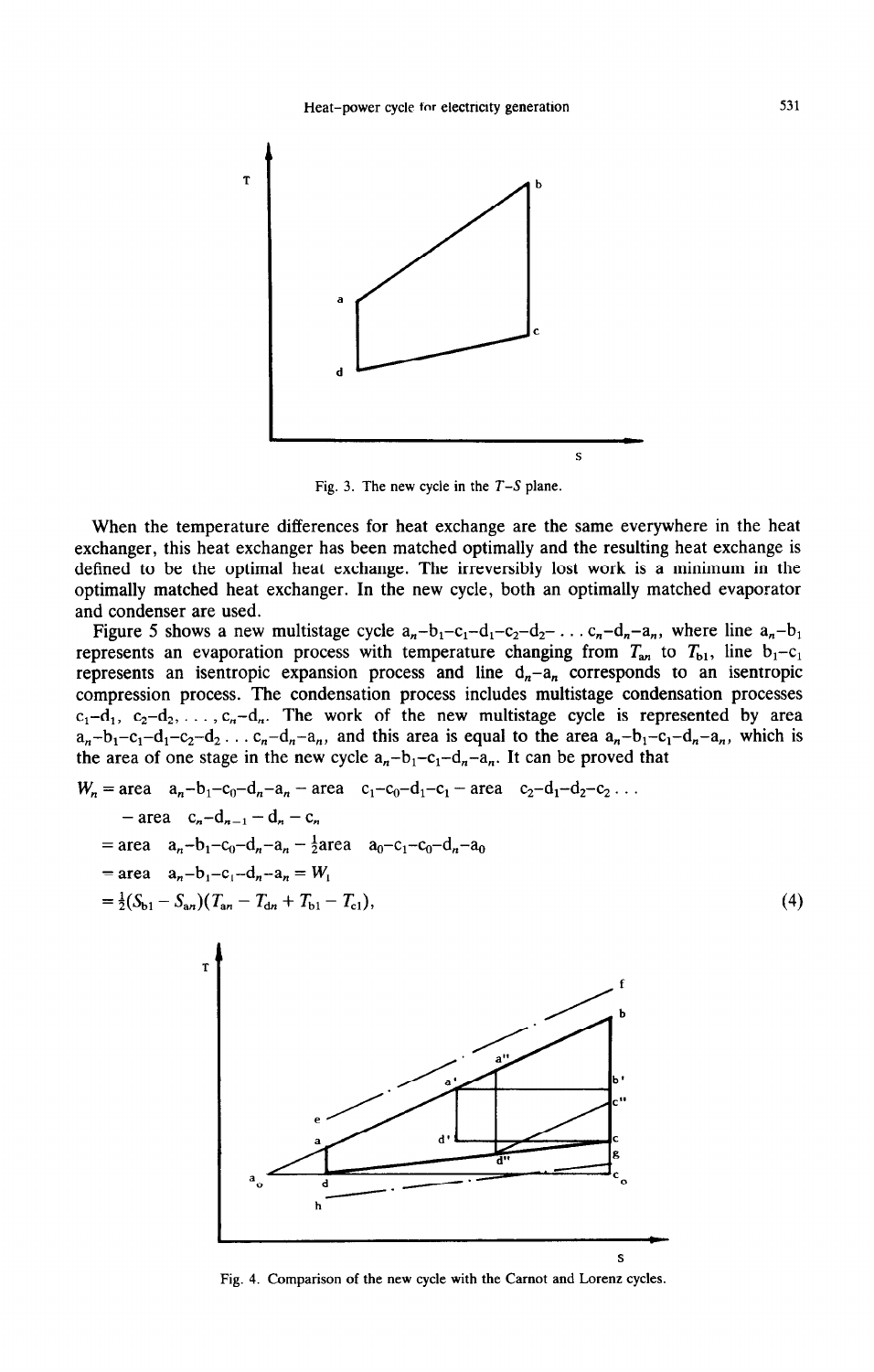

Fig. 5. The new multistage cycle in the  $T-S$  plane.

where  $W_n$  is the work for *n* stages of the new cycle  $a_n-b_1-c_1-d_1-c_2-d_2...c_n-d_n-a_n$ ,  $W_1$  is the work for one stage of the new cycle  $a_n-b_1-c_1-d_n-a_n$ ;  $S_{b1}$ ,  $S_{an}$  are entropies at the points  $b_1$ and  $a_n$  in the cycle, respectively.  $T_{an}$ ,  $T_{dn}$ ,  $T_{b1}$ ,  $T_{c1}$  are the temperatures of the points  $a_n$ ,  $d_n$ ,  $b_1$ , and  $c_1$  in the cycle, respectively.

Therefore,  $W_n$  is determined only by the characteristic points  $b_1$ ,  $c_1$ ,  $d_n$ ,  $a_n$  of the new cycle and has no relation to the number of stages used. This is an important character of the new cycle, which simplifies computations. For this reason, only one stage of the new cycle is analysed in this paper (cf. Figs. 3 and 4). The heat released per unit mass of hot-water is

$$
Q_{\rm h} = C_{\rm p} A (T_{\rm f} - T_{\rm e}), \tag{5}
$$

where  $C_p$  is the (assumed constant) specific heat of water and  $A$  is the unit-conversion coefficient. The flow rate of the working fluid in the binary fluid-cycle system is

$$
G = 2Q_{h}/[(S_{b} - S_{a})(T_{a} + T_{b})].
$$
\n(6)

The power output per unit mass of hot-water is

$$
W_g = AC_p(T_f - T_e)(S_b - S_a)(T_a - T_c + T_b - T_d)/[(S_b - S_a)(T_a + T_b)]
$$
  
=  $AC_p(T_b - T_a)(T_a - T_c + T_b - T_d)/(T_a + T_b)$   
=  $AC_pT_b(1 - \lambda_b - \lambda_c + \lambda_a\lambda_c + \lambda_a\lambda_b - \lambda_a^2)/(1 + \lambda_a),$  (7)

where  $\lambda_a = T_a/T_b$  represents the extent to which hot-water energy is utilized and is called the energy-utilization coefficient;  $\lambda_b = T_c/T_b$  represents the temperature change of the working fluid during condensation and is called the temperature-variance coefficient for condensation;  $\lambda_c = T_d/T_b$  represents the temperature change of the cooling water and is called the temperature coefficient of the cooling water.

The derivative of  $W_g$  with respect to  $\lambda_a$  is

$$
\partial W_{\rm g}/\partial \lambda_{\rm a} = A C_{\rm p} T_{\rm b} \{2[(\lambda_{\rm b} - \lambda_{\rm a}) - (\lambda_{\rm a} - \lambda_{\rm c})] - (1 - \lambda_{\rm a})^2\} / (1 + \lambda_{\rm a})^2. \tag{8}
$$

If  $T_a > T_c$ , then  $\lambda_a > \lambda_b > \lambda_c$ ,  $\partial W_g / \partial \lambda_a < 0$ , and the output of the new cycle increases as the temperature  $T_a$  decreases. For  $\partial W_a/\partial \lambda_a = 0$ ,

$$
\lambda_{\rm a} = \lambda_{\rm a}^0 = [2(\lambda_{\rm c} + \lambda_{\rm b})]^{1/2} - 1; \tag{9}
$$

and the corresponding temperature is

$$
T_a^0 = [2T_b(T_c + T_d)]^{1/2} - T_b;
$$
\n(10)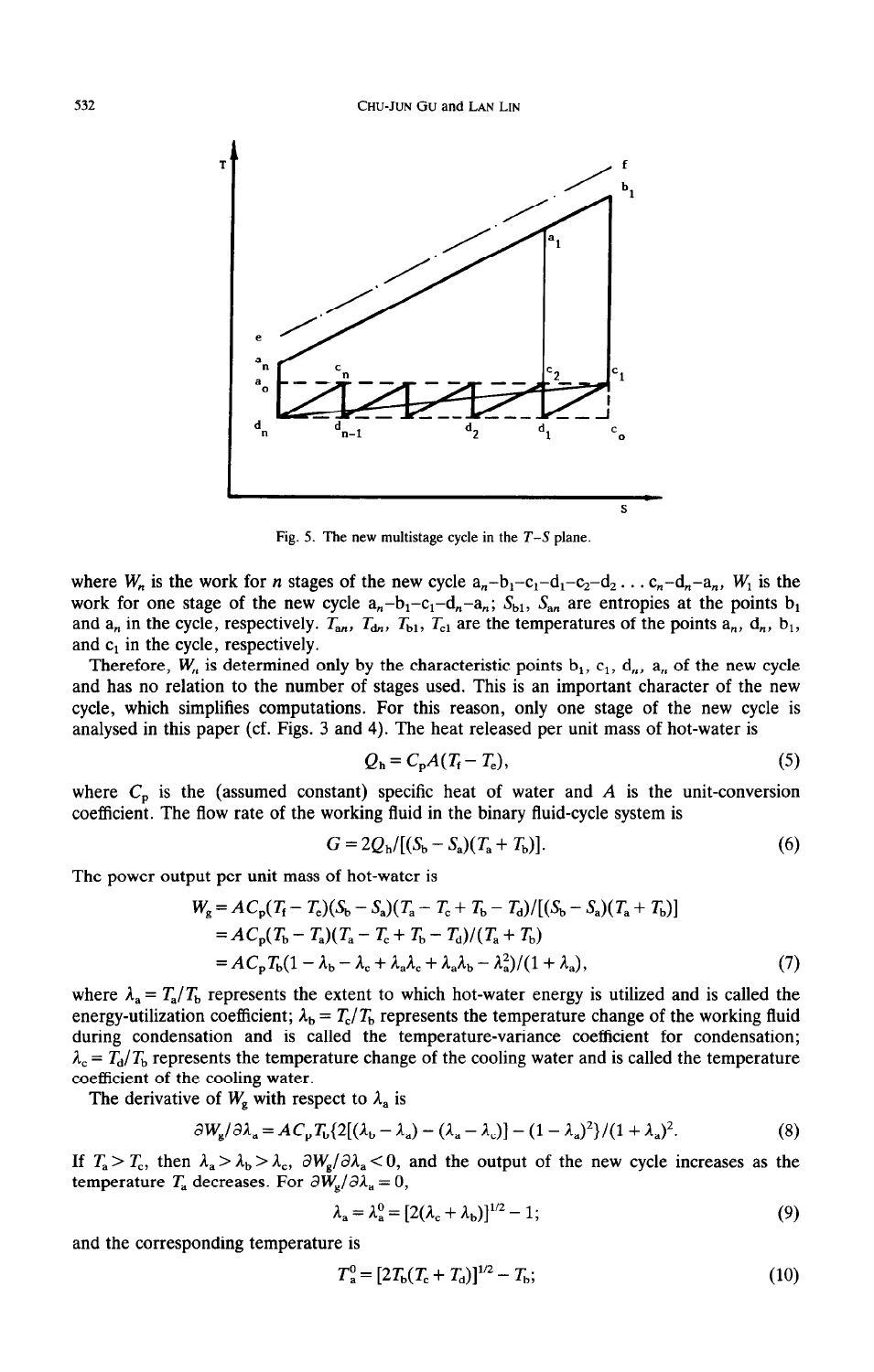

Fig. 6. The temperature  $T_a^0$  as a function of temperature difference  $T_c - T_d$ .

when  $T_a < T_a^0$ ,

$$
\partial W_{\rm g}/\partial \lambda_{\rm a} > 0. \tag{11}
$$

Equation (11) indicates that the power output of the new cycle decreases as  $T_a$  decreases for  $T_a < T_a^0$ . The power output  $W_g$  is maximized when  $T_a = T_a^0$  and this maximum power output decrease as  $T_a^0$  increases. Furthermore,  $T_a^0$  increases as  $T_c$  increases and, therefore,  $T_c - T_d$  must be as small as possible for maximal power output. Figure 6 shows the temperature  $T_a^0$  as a function of the temperature difference  $T_c - T_d$ .

The first derivative of  $W_{\rm g}$  with respect to  $\lambda_{\rm b}$  is

$$
\partial W_{\rm g}/\partial \lambda_{\rm b} = AC_{\rm p}T_{\rm b}(\lambda_{\rm b}-1)/(\lambda_{\rm a}+1) < 0. \tag{12}
$$

Equation (12) indicates that the power output always increases as  $T_c$  decreases. For an optimally-matching condenser, the very small temperture difference  $T_c - T_d$  will make the flow rate of cooling water so large that the required heat exchange in the condenser is difficult to obtain.

From Figs. 4 and 6, we can see that the temperature  $T_a$  is close to  $T_d$  when the condensation-temperature drop is sufficiently small, i.e.,  $T_c - T_d < 10^{\circ}$  C. Thus, the new cycle approximates the cycle  $a_0-b-c_0-a_0$  in Fig. 4. Therefore, the power output of the new cycle is larger than that for all other possible cycles, for given temperatures of the hot-water source, and cooling water and a minimum temperature difference for the heat exchanger. This conclusion is also correct for power-generation systems using sensible heat sources of working fluids other than water.

### A METHOD FOR REALIZING THE NEW CYCLE

Under the conditions of given pressure and mixture composition, non-azeotropic binary mixtures of miscible refrigerants condense and boil over a temperature range. Since the temperature variance between the boiling and dew points is not large, it is difficult to utilize the new cycle by using only a one-stage cycle. We now present a method which can be used to realize the new heat-power cycle by using a multistage cycle. The new multistage cycle is shown on the  $T-S$  diagram of Fig. 7. The equipment arrangement that may be used is shown in Fig. 8.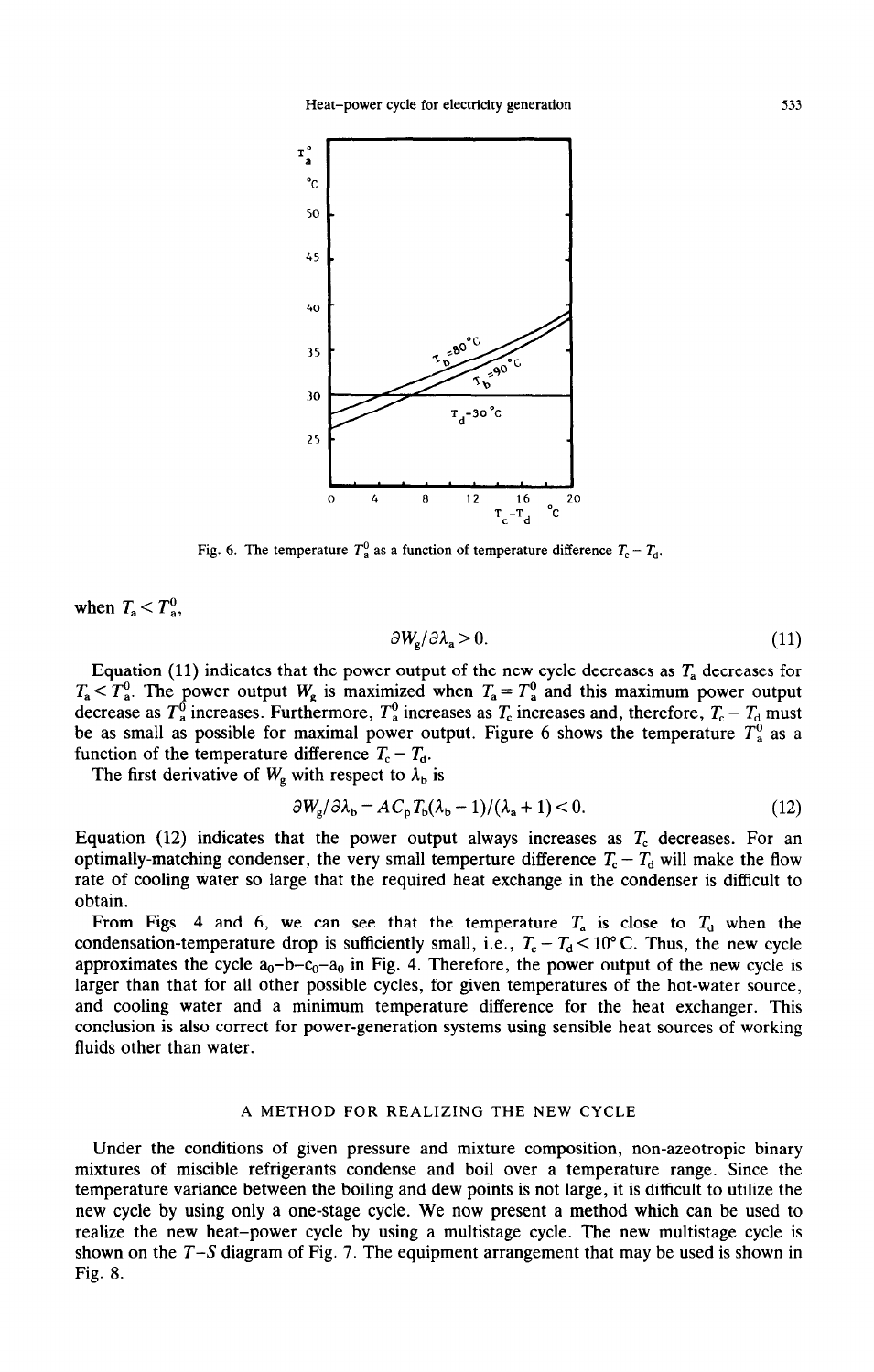

Fig. 7. The  $T-S$  diagram for the new multistage cycle.

The method suggests that hot-water flows through several evaporators successively (the number of evaporators is equal to *n*) with the temperature varying from  $T_{f_1}$  to  $T_{e_n}$ . Non-azeotropic mixtures are turned into vapor in  $n$  sets of evaporators. The vapors of the mixtures, which enter *n* sets of turbines, ideally expand at constant entropy from  $b_1$  to  $d_1$ ,  $b_2$  to  $d_2, \ldots, b_n$  to  $d_n$ , respectively, to produce power, and the processes of condensation from  $d_1$  to  $c_1, d_2$  to  $c_2, \ldots, d_n$  to  $c_n$  occur when cooling waters enter *n* sets of condensers, respectively, to carry away the rejected heat. The condensates are returned to the entrances of  $n$  sets of evaporators by  $n$  sets of pumps, and the new multistage cycle repeats.

We have now concluded the thermodynamic calculation for the new multistage cycle with non-azeotropic binary mixtures R12/R142b. The evaporators and condensers have been matched optimally in the calculation.

The parameters chosen for the calculation are: (i) the temperature of hot-water source  $=$  $T_{f1} = 90^{\circ}$ C; (ii) the hot-water flow rate =  $G_e = 50T/h$ ; (iii) the temperature of the cooling water =  $T<sub>h1</sub>$  = 20°C; (iv) the temperature difference for heat exchange in the evaporators =  $\delta T_e = 10^{\circ}\text{C}$ ; (v) the temperature difference for heat exchange in the condensers =  $\delta T_c = 10^{\circ}\text{C}$ ; (vi) the molar concentrations of mixtures are divided into four groups =  $X_{R12} = 0.5, 0.6, 0.7$ , 0.8. The results for the new multistage cycle, the Lorenz cycle and the Carnot cycle are shown in Table 1. The number of stages for the new multistage cycle is equal to 12.



Fig. 8. The schematic of the new multistage cycle equipment.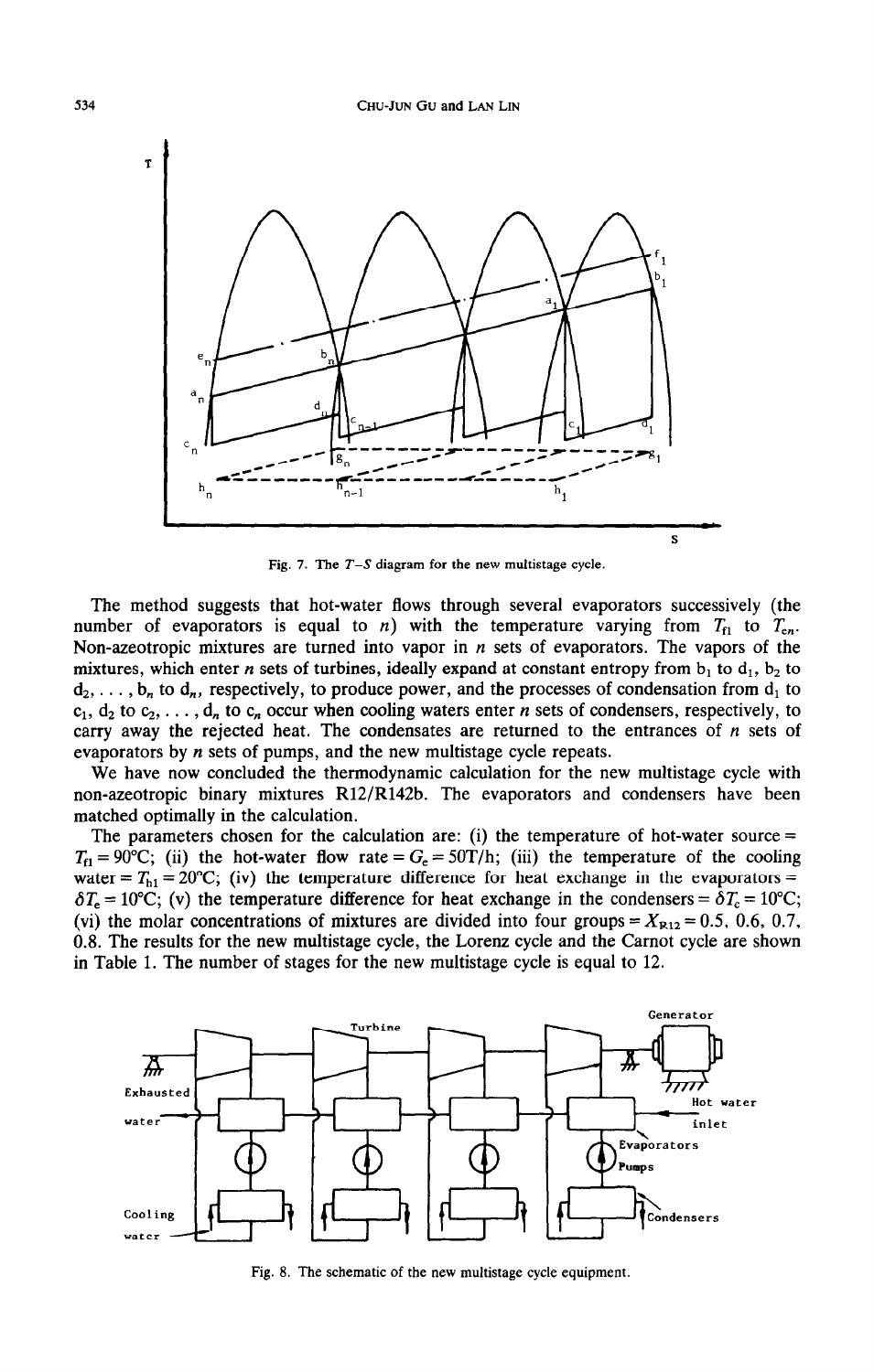| <br>;<br>;                                                                                                           |
|----------------------------------------------------------------------------------------------------------------------|
| ment around the and the new more<br>i din ani                                                                        |
| :<br>;                                                                                                               |
|                                                                                                                      |
| המומוני כאכונ                                                                                                        |
|                                                                                                                      |
| $\sim$                                                                                                               |
| Ì<br>֧֧֪֧֧֪֧֪֧֧֧֧֪֛֧֪֧֧֧֧֧֧֧֧֧֧֛֧֧֧֛֧֧֧֧֛֚֚֚֡֝֟֟֓֕֝֬֝֬֝֓֝֬֝֓֝֬֝֓֝֬֝֓֝֬֝֓֝֬֝֓֝֬֝֓֝֬֝֓֝֬֝֬֝֬֝֬֝֬֝֬֝֬֝֬֝֬֝֬֝֬֝֬֝֬֝֬֝֬֝֝ |
| $\ddot{\phantom{0}}$                                                                                                 |
|                                                                                                                      |
|                                                                                                                      |
|                                                                                                                      |
|                                                                                                                      |
| こく じょくこうこうそう                                                                                                         |
| $\vdots$                                                                                                             |
| <br>i<br>Į                                                                                                           |

| Types           | Working   | Power output per unit mass of                                                    |                                    |           |           | Concentration    | $\binom{X_{R12}}{}$ |
|-----------------|-----------|----------------------------------------------------------------------------------|------------------------------------|-----------|-----------|------------------|---------------------|
| of cycles       | fluids    | hot water and increasing rate<br>power output<br>$\sigma$                        | Units                              | s<br>O    | 0.6       | $\overline{0}$ . | 0.8                 |
| Carnot<br>cycle | R12       | ŏ<br>Power output per unit mass<br>water<br>hot                                  | kJ/T                               | 7063.897  | 6824.908  | 6715.024         | 6804.589            |
| Carnot<br>cycle | R142b     | Power output per unit mass of<br>water<br>hot                                    | kJ/T                               | 7066.998  | 6828.289  | 6718.728         | 6808.037            |
| Lorenz          | R12/R142b | Power output per unit mass of<br>water<br>dot                                    | kJ/T                               | 7970.689  | 7939.993  | 7911.953         | 7893.882            |
|                 |           | ed with the Carnot cycle R12<br>Increase of power output com-<br>par             | $\mathbb{R}^2$                     | 12.84     | 16.34     | 17.82            | 15.95               |
| cycle           |           | $com-$<br>cycle R142b<br>output<br>pared with the Carnot<br>power<br>Increase of | ە<br>م                             | 12.78     | 16.28     | 17.76            | 16.01               |
|                 | R12/R142b | Power output per unit mass of<br>water<br>hot                                    | LJ/T                               | 14653.339 | 14401.599 | 14270.853        | 14383.094           |
| The new         |           | Increase of power output com-<br>pared with the lorenz cycle                     | $\tilde{\zeta}$                    | 83.62     | 81.38     | 80.37            | 82.21               |
| cycle           |           | pared with the Carnot cycle R12<br>Increase of power output com-                 | y,                                 | 107.18    | 111.02    | 112.52           | 111,37              |
|                 |           | pared with the Carnot cycle R142b<br>$com-$<br>Increase of power output          | $\tilde{\mathcal{L}}_{\mathbf{0}}$ | 107.09    | 110.91    | 112.40           | 111.27              |